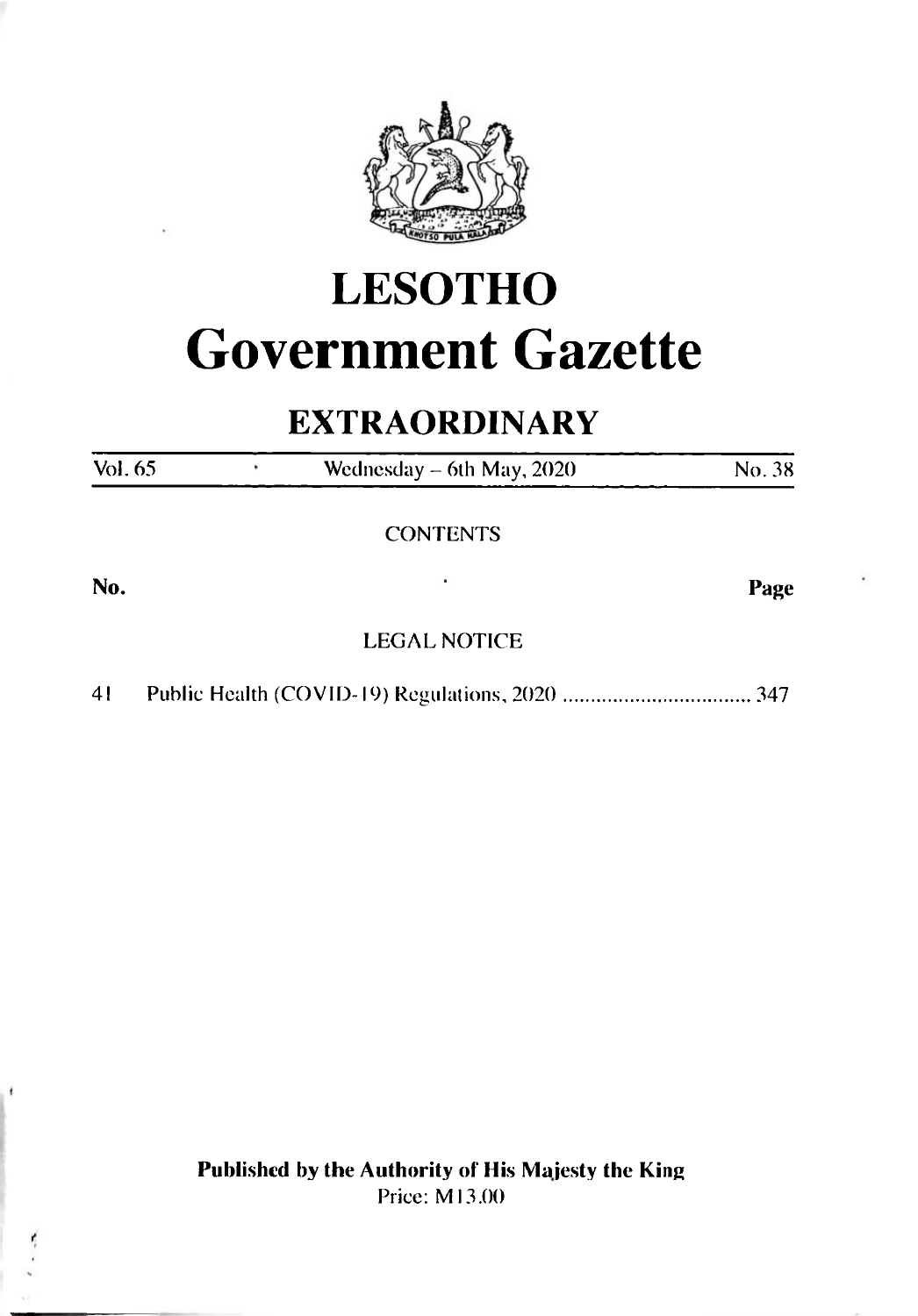#### LEGAL NOTICE NO. 4<sup>1</sup> OF <sup>2020</sup>

#### **Public Health (COVID-19) Regulations, 2020**

In exercise of'the powers conferred on me under sections 16, 17, 18, 38 and 43 of the Public Health Act,  $1970<sup>1</sup>$  and in respect of the disaster induced state of emergency declared by the Right Honourable the Prime Minister under section 3 and 15 of the Disaster Management Act. 1997" against COVID-19 pandemic, I,

#### **NKAKU KABI**

Minister responsible for health, make the following regulations -

#### **Citation and commencement**

1. These regulations may be cited as the Public Health (COVID-19) Regulations. 2020 and shall come into operation on the 6th May, 2020.

#### **Interpretation**

2. Unless the context otherwise requires -

"institution" includes a Government department. Government Agency, Non-Governmental Organisation working in collaboration with the Government in providing essential goods and services, and a care facility for vulnerable groups;

"lockdown" means (he restriction of movement of persons during the period for which these Regulations apply, being the period from the 6th May. 2020 to the 19th May. 2020; and

"place of residence" includes the dwelling place and surrounding yard.

#### **Prevention of introduction and spread of COVID-19**

3. (I) No persons arc allowed into or out of Lesotho during the period of lockout.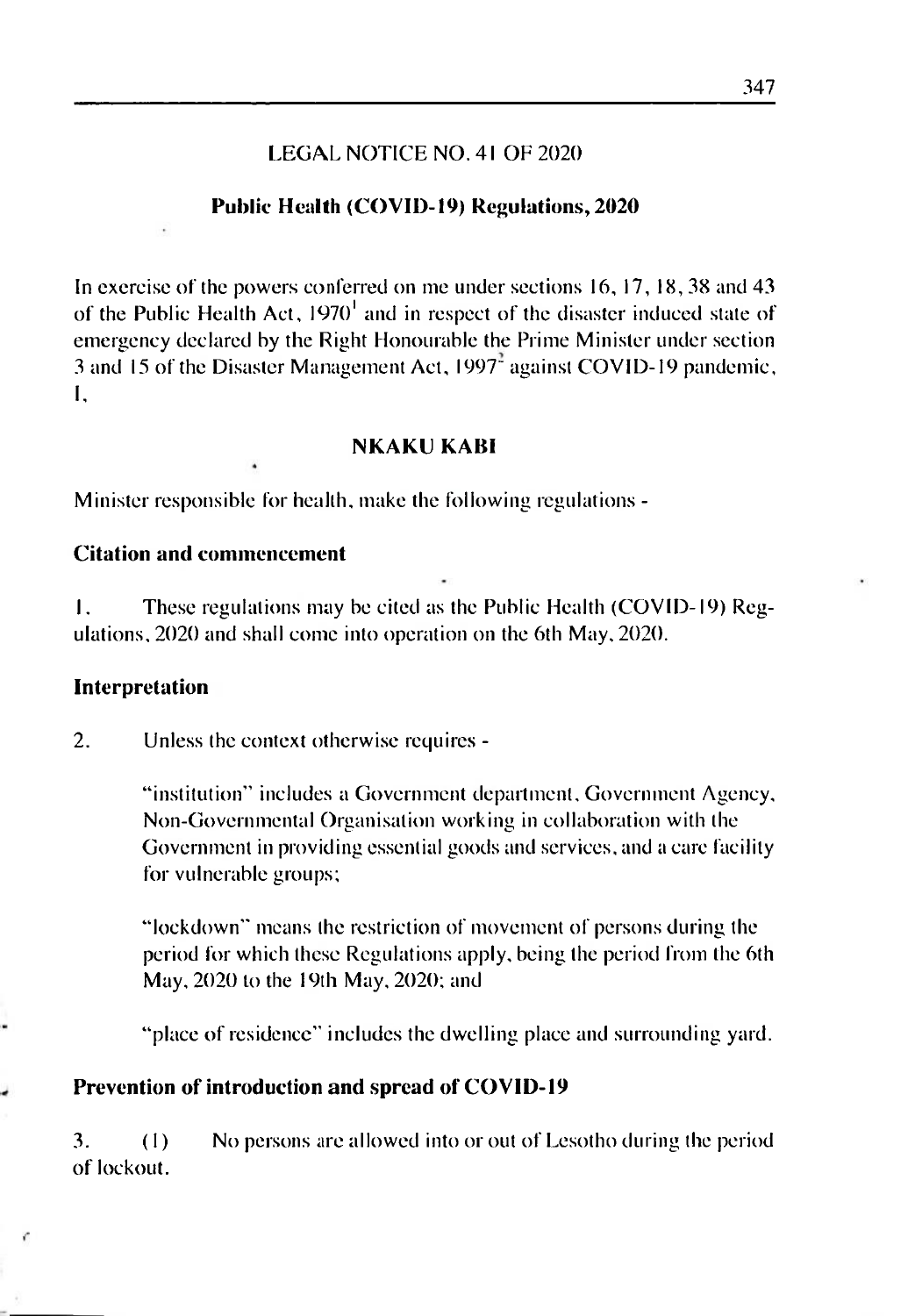(2) For the purposes of subregulation (I), all borders of Lesotho shall be closed except the following designated points of entry -

- (a) Caledonspoort (Butha-Buthe);
- (b) Maseru bridge;
- (c) Moshoeshoe <sup>1</sup> International Airport;
- (d) Vanrooyens Gate (Mafeteng);
- (e) Maputsoe bridge; and
- (f) Qacha's Nek bridge,

which shall be open for the purposes of the conveyance of goods and services.

(3) Notwithstanding subregulation (I), the Minister responsible for home affairs, or a person designated by him, may allow a person to -

- (a) enter or leave Lesotho to provide or receive emergency medical services for a life-threatening condition;
- (b) enter Lesotho to provide specialised services at the invitation of the Government of Lesotho;
- (c) enter or leave Lesotho for purposes of extreme and unforeseen emergency circumstances.

(4) A foreign tourist who arrived in Lesotho prior to the lockdown shall remain at his place of temporary residence for the duration of the lockdown and may be subjected to screening or testing by a health officer for COVID-19 and quarantined or isolated if determined necessary, at his own cost.

(5) For the period of lockdown, every person shall be confined to his place of residence, unless the person has to leave the residence to -

(a) provide or acquire a service or goods;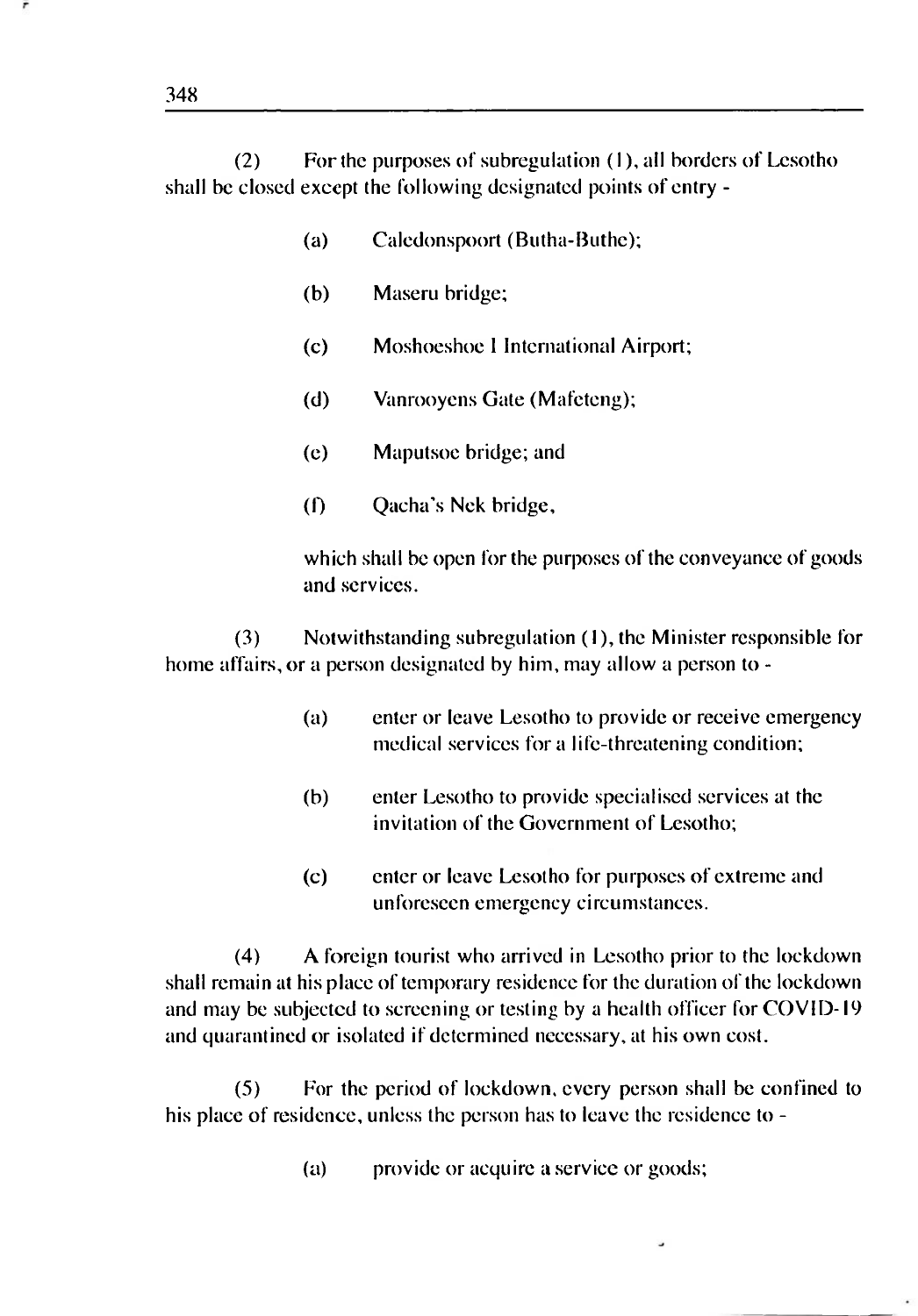(b) attend a funeral or religious service.

(6) A person who leaves his place of residence shall wear a mask.

(7) A health worker, security agent, border agent shall wear a disposable mask.

(8) Government shall provide learners, students and vulnerable groups with masks.

(9) All businesses and other entities except those provided for under Schedule <sup>I</sup> shall operate during the lockdown period.

(10) A person in control of an institution, business or enterprise where goods arc sold or services are supplied shall -

- (a) ensure that the institution, business or enterprise has put in place controls to ensure that customers keep a distance of at least one meter from each other;
- (b) ensure that
	- (i) all directions in respect of hygienic conditions and the exposure of persons to COVID-19 are adhered to; and
	- (ii) where appropriate, an employee wears protective gloves and surgical mask or N95 mask to prevent the spread of COVID-19;
	- (iii) where necessary, employees work in shifts to avoid overcrowding and maintain social distancing; or
	- (iv) a person who enters the institution, business or enterprise wears a mask;
- (c) limit the number of people entering the business to prevent the spread of COVID-19; and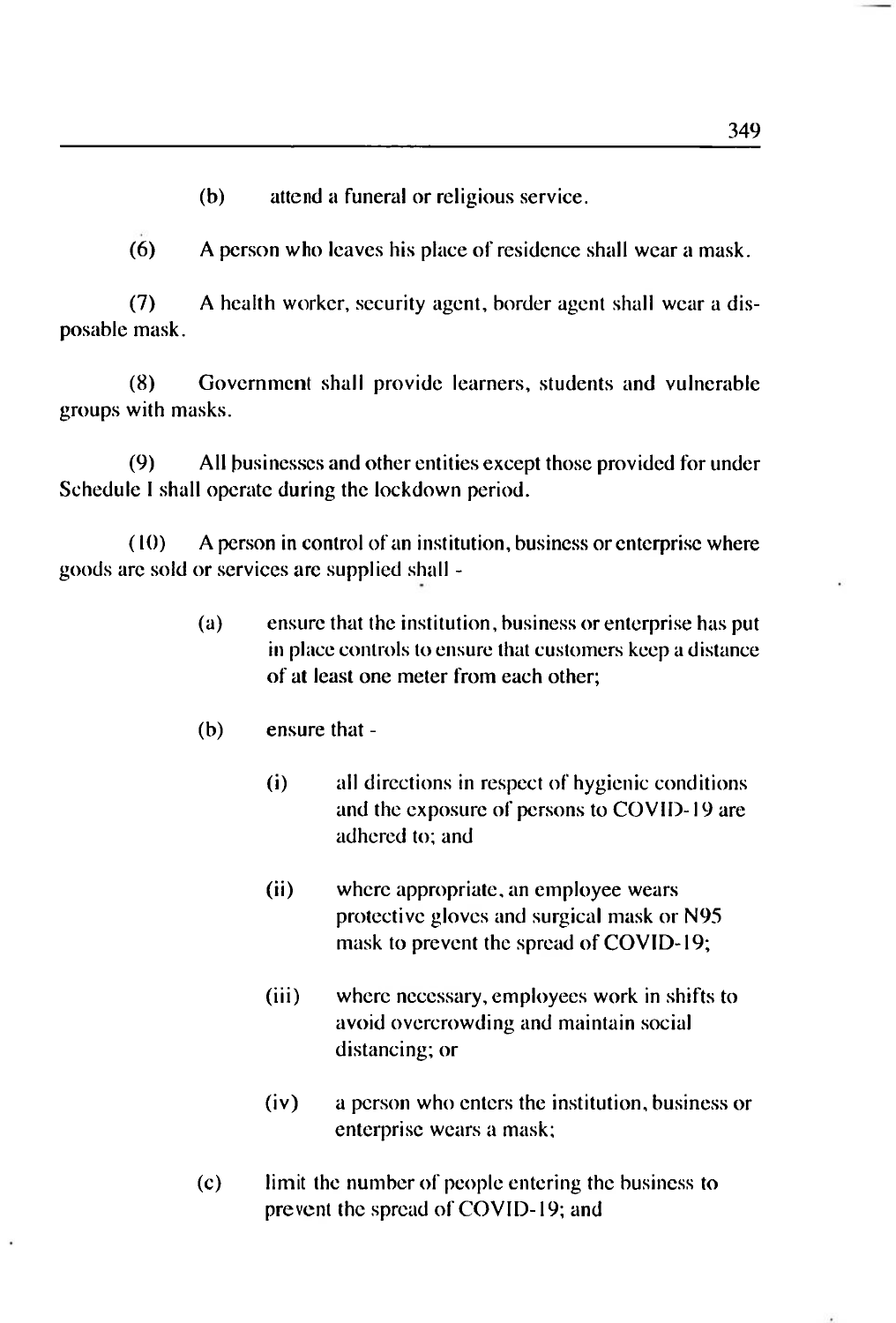(d) maintain prices as they were prior to the lockdown.

(11) No movement of persons is allowed beyond a place of residence or workplace, except in circumstances set out in these Regulations.

(12) All gatherings are prohibited, except a funeral and a religious service of not more than fifty people and a person holding the funeral or religious service shall ensure that all WHO hygiene and safety measures to COVID-19, are strictly adhered to.

(13) Notwithstanding subregulation (15), no person shall be allowed to hold a funeral service of more than fifty people.

(14) No night vigil shall be held at a funeral and a person holding the funeral shall ensure that all safety measures are strictly adhered to.

- (15) All visits by members of the public to
	- (a) isolation and quarantine facilities;
	- (b) hospitals;
	- (c) Ministry of Social Development facilities, including child and youth care centres, shelters and treatment facilities;
	- (d) correctional centres;
	- (e) holding cells; and
	- (f) military detention facilities;

are suspended for the duration of the lockdown.

#### **Restrictions on transport**

- 4. (1) All public and private transport arc allowed to provide services.
	- (2) A person in control of a vehicle shall ensure that -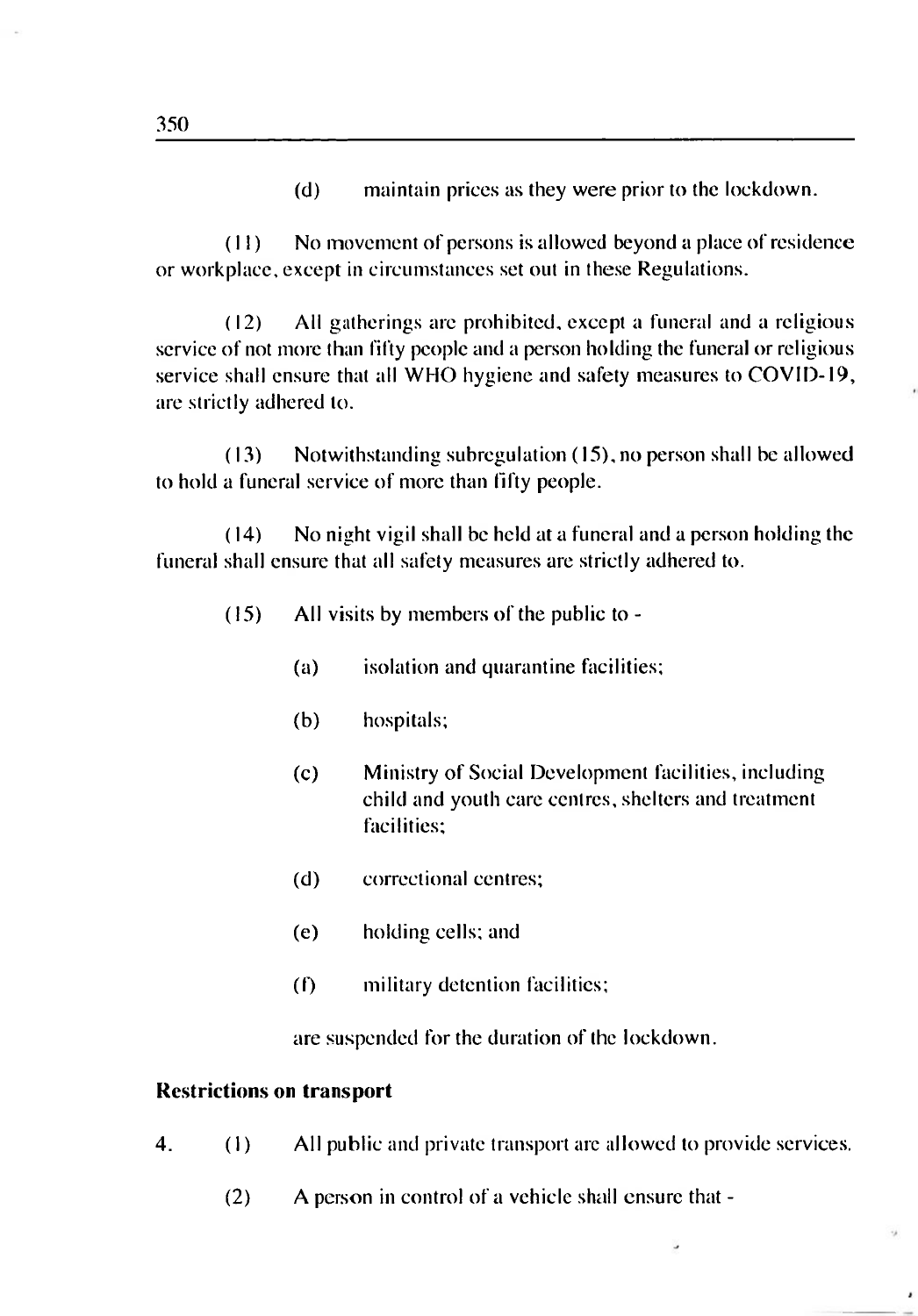- (a) in the case of a  $4+1$  vehicle, the vehicle shall carry 3 passengers;
- (b) in the case of a 15 seater taxi, the vehicle shall carry 9 passengers;
- (c) in the case of a 22 seater sprinter, the vehicle shall carry 13 passengers;
- (d) in the case of a 65 seater bus, the vehicle shall carry 35 passengers;
- (e) in the case of a private vehicle, the vehicle shall carry strictly two passengers, per row in a vehicle; and
- (f) all safety measures in respect of WHO hygiene and safety and the limitation of exposure of persons to COVID-19, are adhered to, including wearing a mask.

#### **Education**

- 5. (1) Schools shall be opened for the following external classes
	- (a) Grade 7;

\*

- (b) Junior Certificate;
- (c) Grade 11;
- (d) Lesotho General Certificate for Secondary Education (LGCSE);
- (e) InternationalGeneral Certificate for Secondary Education (IGCSE);
- (f) Advanced Subsidiary (AS);
- (g) A Level; and
- (h) International Baccalaureate (IB).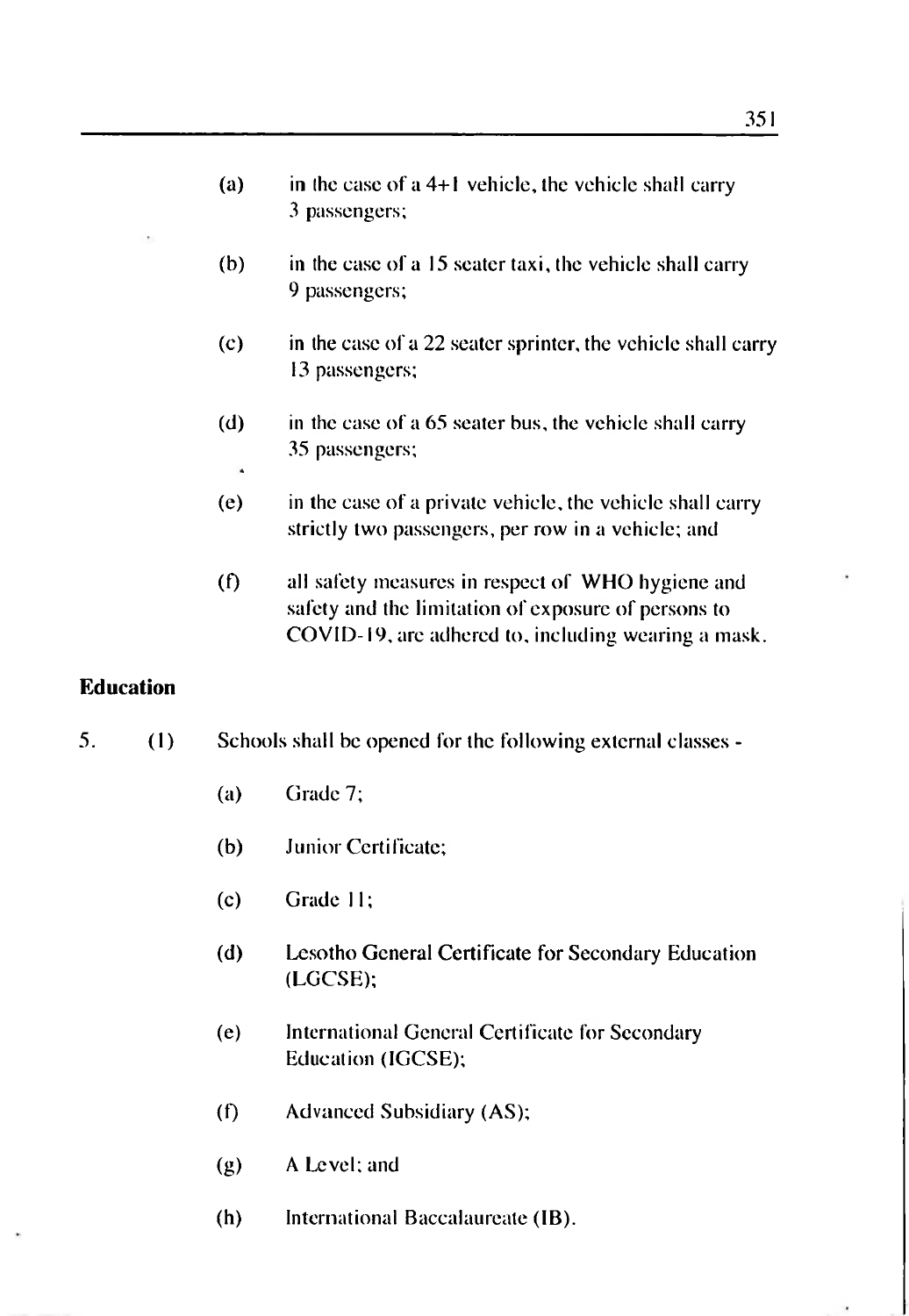(2) Technical and Vocational Education and Training (TVET) and Tertiary Institutions shall resume classes.

#### **Operating hours and mode of operation for entities, enterprises and businesses**

6. (I) Operating hours for enterprises, businesses shall be as set out in Schedule II.

(2) Restaurants, shisanyama and similar entities, enterprises and businesses shall only offer take-aways;

(3) An owner of a hotel, lodge, guest house, self-catering, bed and breakfast, motels and similar entities, businesses and enterprises shall -

- (a) keep a proper register of guests for purposes of contact tracing, and the register shall contain the following details of guest -
	- (i) full names;
	- (ii) a copy of an identity document;
	- (iii) full address and place of residence; and
	- (iv) contacts; and
- (b) when registering a guest who comes from outside Lesotho, request proof that the guest has been cleared of COVID-19 after quarantine.

v

 $\overline{\mathbf{z}}$ 

(4) A manager of a factory shall operate in shifts and within the factory, a minimum distance of two meters and shall observe WHO COVID-19 health and safety measures.

(5) For purposes of transporting factory workers, public transport shall operate from 6 am to 7 pm.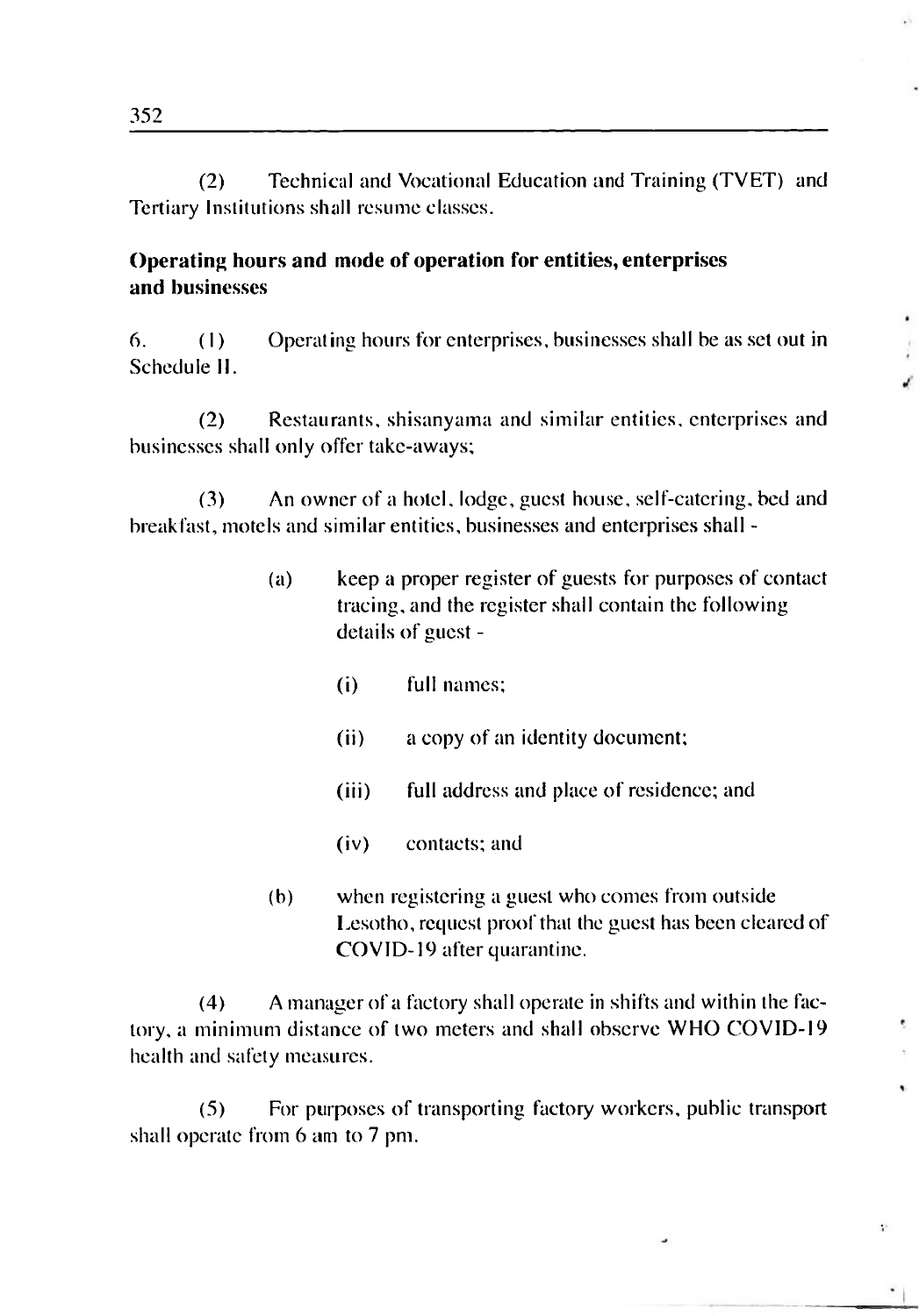# **Fumigation and disinfection of public places and places of business**

7.  $(1)$  For purposes of this section, "public place" means an area which is accessible to members of the public.

(2) Government shall ensure that public places are fumigated and disinfected every fourteen days.

(3) An owner or manager of an entity, enterprise or business, shall fumigate and disinfect his place of business every fourteen days.

(4) Where an entity, enterprise or business operates in an enclosed area, the owner or manager of the entity, enterprise or business shall fumigate and disinfect the place of business on a daily basis.

(5) A head of an institution which provides a religious service shall ensure that the place, where the religious gathering is held is fumigated or disinfected after every service.

(6) A religious service shall take an hour.

# **Sale, distribution or transportation of liquor**

8. (1) All premises selling liquor shall operate only on Mondays and Thursdays and shall only offer take-aways.

- (2) A person shall be allowed to purchase a maximum quantity of
	- (a) one case per person for a beverages which contain 10% alcohol or less;
	- (b) three litres per person for a beverages which contain 10% to 20% alcohol; or
	- (c) one and half litres per person for a beverages which contains 20% alcohol or above.

# **Medical screening and testing**

9. (I) <sup>A</sup> person allowed to enter the country during the period of lock-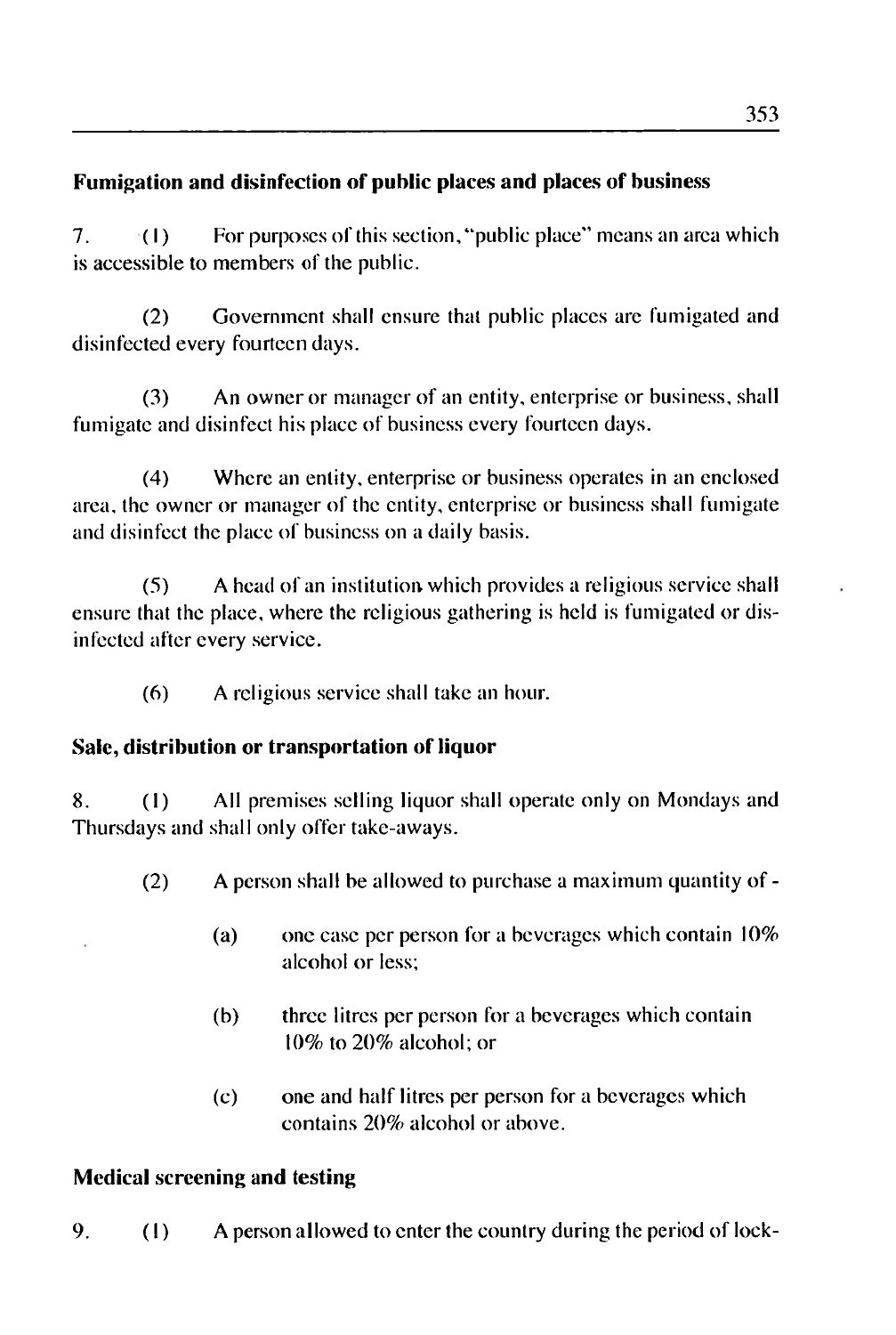down shall be subjected to a screening or testing process at the designated point of entry or any other designated place.

(2) Screening or testing shall be done on people who had travelled to affected countries, contacts of infected people and randomly to the general public.

(3) Any health personnel who has been exposed to a confirmed case of COVID-19 shall be subjected to testing and self-isolation.

(4) All persons providing services, obtaining goods or seeking medical attention within Lesotho, may be subjected to screening for COVID-19 by an enforcement officer.

(5) A person who enters the country conveying goods or services shall -

- (a) be subjected to screening;
- (b) wear a protective surgical or N95 mask; and
- (c) adhere to hygienic conditions to prevent the spread of COVID-19.

#### **Quarantine**

10. (I) A person who is identified with symptoms of COVID-19 shall be subjected to compulsory quarantine at a place designated as such under subregulation (5).

(2) Any person other than a foreign tourist coming from an affected country with no sign or symptom of COVID-19 shall be subjected to self-quarantine fora period of 14 days with health personnel monitoring his health status and shall observe self-quarantine protocols.

(3) A health personnel who is exposed to a confirmed case of a COVID-19 patient shall be subjected to self-quarantine, for a period of 14 days under close monitoring.

(4) For the period of lockdown,a person refusing to be evacuated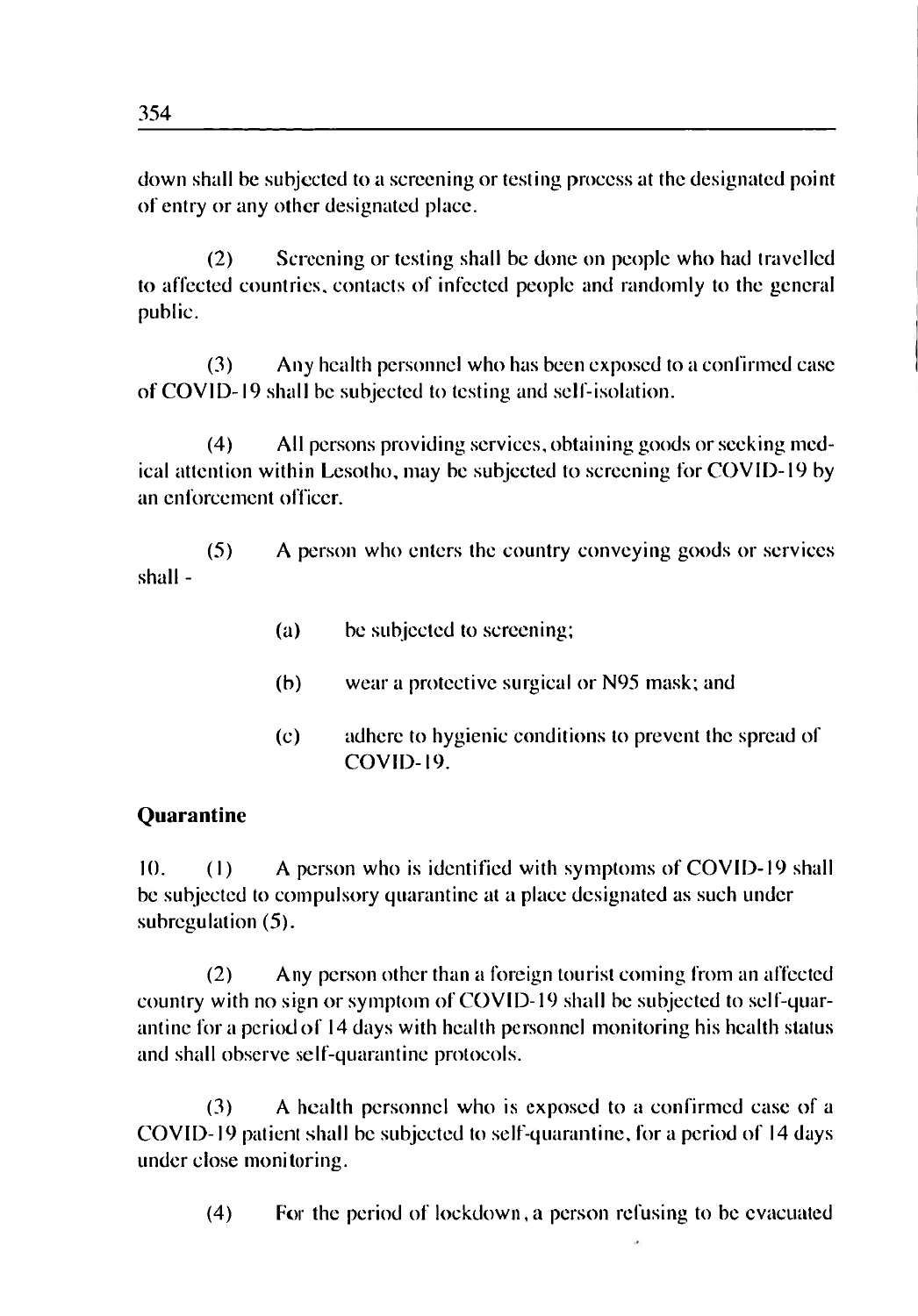from any place subject to lockdown may be removed by an enforcement officer to a temporary shelter, if such action is necessary for the preservation of life.

(5) For the purposes of these Regulations, the Minister shall identify temporary shelters orsites for quarantine and self-isolation that meet the necessary hygienic standards for people who cannot isolate or quarantine in their place of residence.

#### **Authority to issue directives**

11. The Minister may issue directives to address, prevent and combat the spread of CÓVID-I9 in any area of Lesotho, which directives may include -

- (a) recruitment and training of human resources in respect of health;
- (b) deployment of human resources in respect of health services;
- (c) sourcing of human resources from retired health professionals and non-governmental organisations to render services in identified sites;
- (d) identification of health equipment, sanitation materials and medical supplies;
- (e) identification of mortuaries that will accommodate all COVID-19 mortal remains; and
- (f) disposal of COVID-19 mortal remains.

#### **Offences and penalties**

12. (1) A business which contravenes regulation  $3(6)$ , and  $(9)(a)$ , (b) and (c) commits an offence and is liable on conviction to a fine not exceeding 10,000 Maloti.

(2) In addition to the penalty set out in subregulation (I), a person who contravenes regulation 3 (9)(d) shall have his license suspended for the period of the lockdown.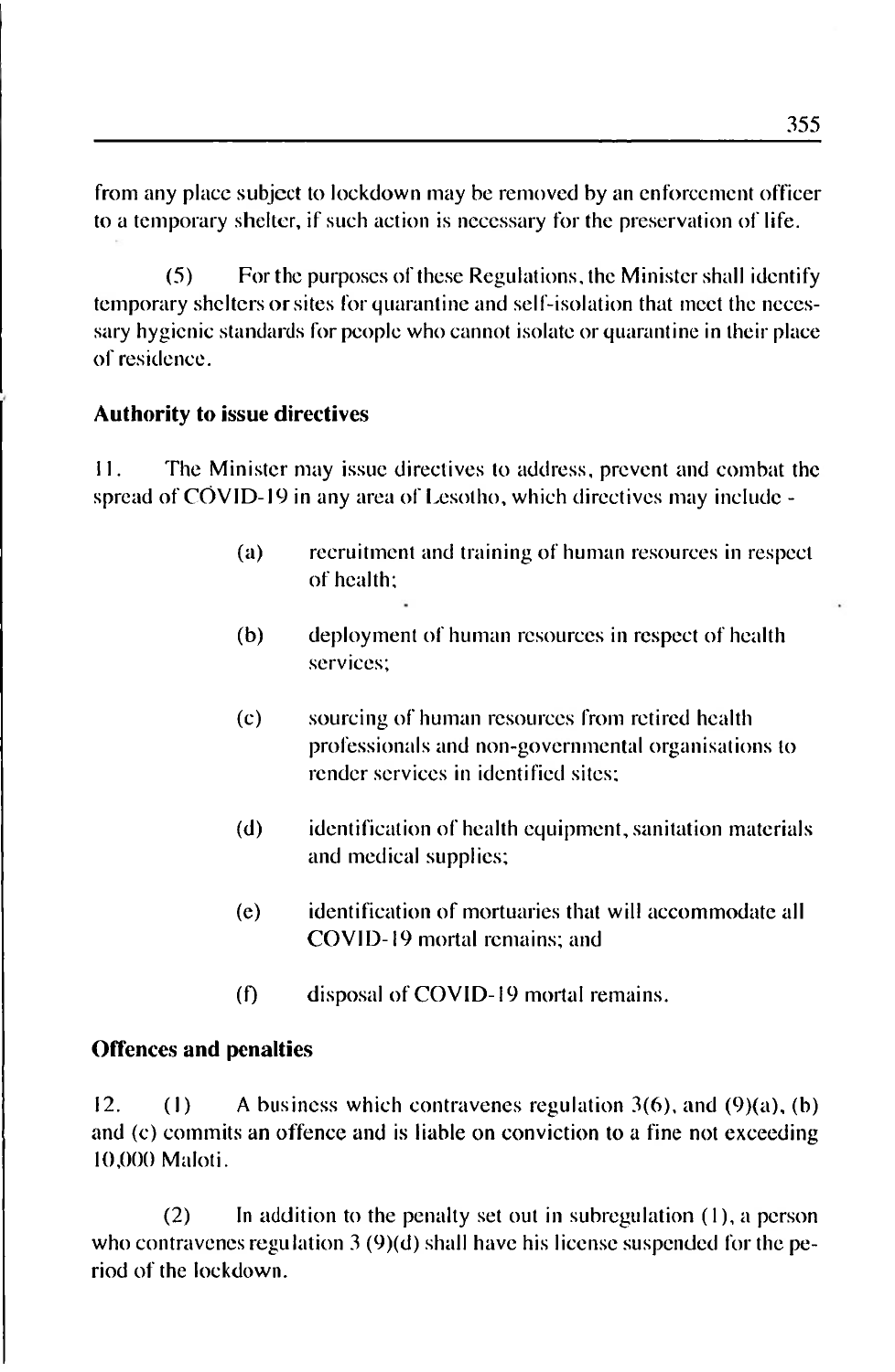(3) A person who fails to confine himself in accordance with subregulation 3(16) commitsan offence and is liable to a fine not exceeding 5,000 Maloti or to imprisonment for a period not exceeding <sup>1</sup> month.

(4) A person who fails to comply with regulation 4(2) commits an offence and is liable on conviction to a fine not exceeding 10,000 Maloti or imprisonment for a period not exceeding 2 months or both.

(5) A person who tests positive but refuses to be quarantined under regulation 8 commits an offence and is liable on conviction to a fine not exceeding 20,000.00 Maloti or compulsory quarantine.

(6) No person shall publish or spread fake or false information. Any person who contravenes the provisions of subregulation (5) commits an offence and is liable on conviction to a fine not exceeding 5,000 Maloti or to imprisonment for a period not exceeding one month or both.

# **General penalty**

13. A penalty for an offence where no penalty is provided for shall be a fine not exceeding 5,000 Maloti or imprisonment for a period not exceeding <sup>I</sup> month or both.

# **Loss or damage**

14. No person is entitled to compensation for any loss or damage arising out of any *bona fide* action or omission by an enforcement officer under these regulations.

# **Powers and indemnity**

15. These Regulations do not limit any powers or indemnities of security services provided for in any law.

# **Declaration of COVID-19 National Emergency Command Centre**

16. For the purposes of strategic command and coordination of the activities in respect of COVID-<sup>19</sup> pandemic, 'Manthabiscng Convention Centre is declared the National Emergency Command CcntreCOVID-19.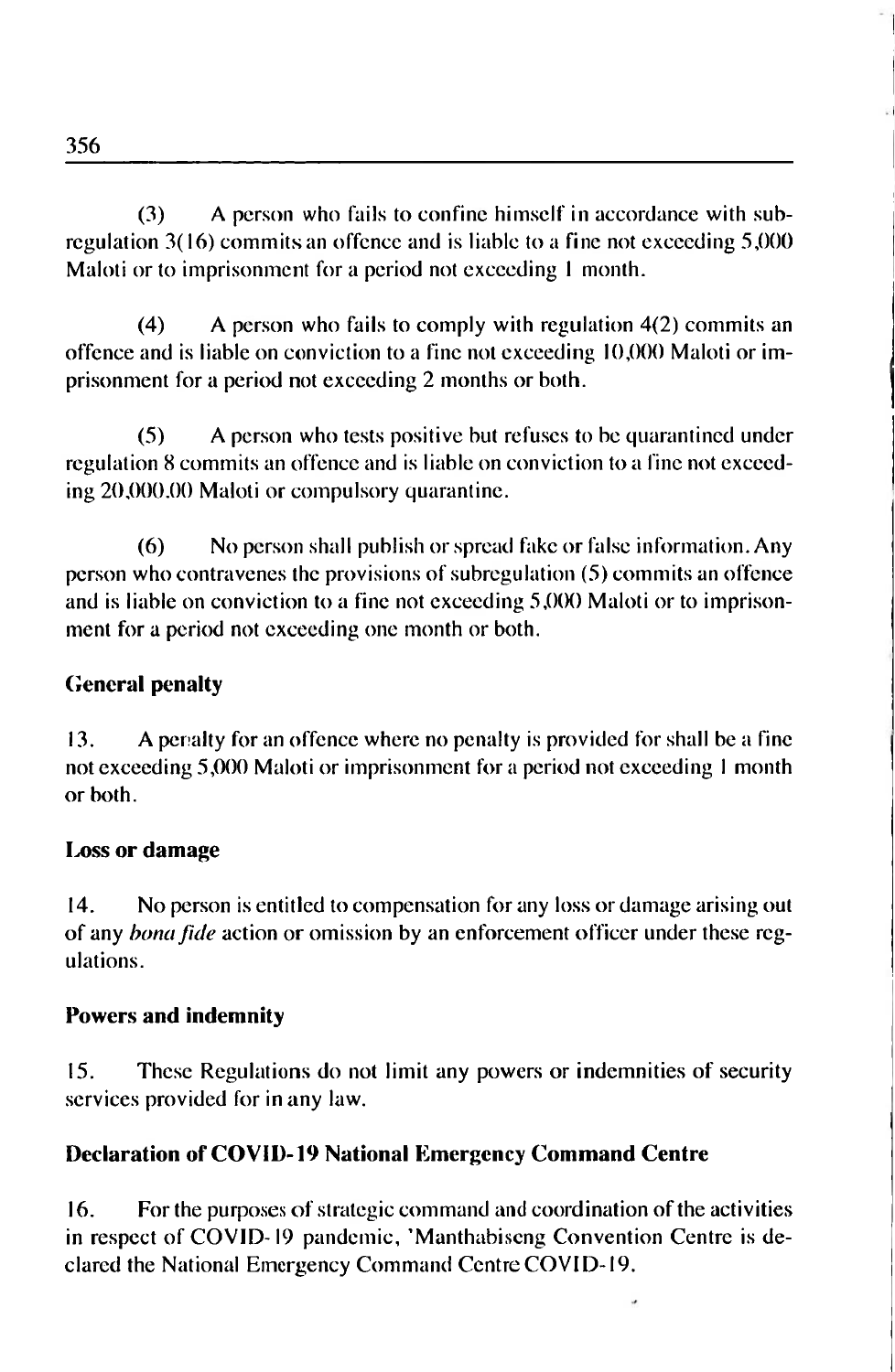# **DATED: 6TH MAY,2020**

 $\lambda$ 

# **NKAKU KABI MINISTER OF HEALTH**

# **NOTE**

 $\cdot$ 

- 1. Act No. 12 of 1970<br>2. Act No. 2 of 1997
- 2. Act No. 2 of 1997

 $\cdot$ 

 $\mathcal{L}$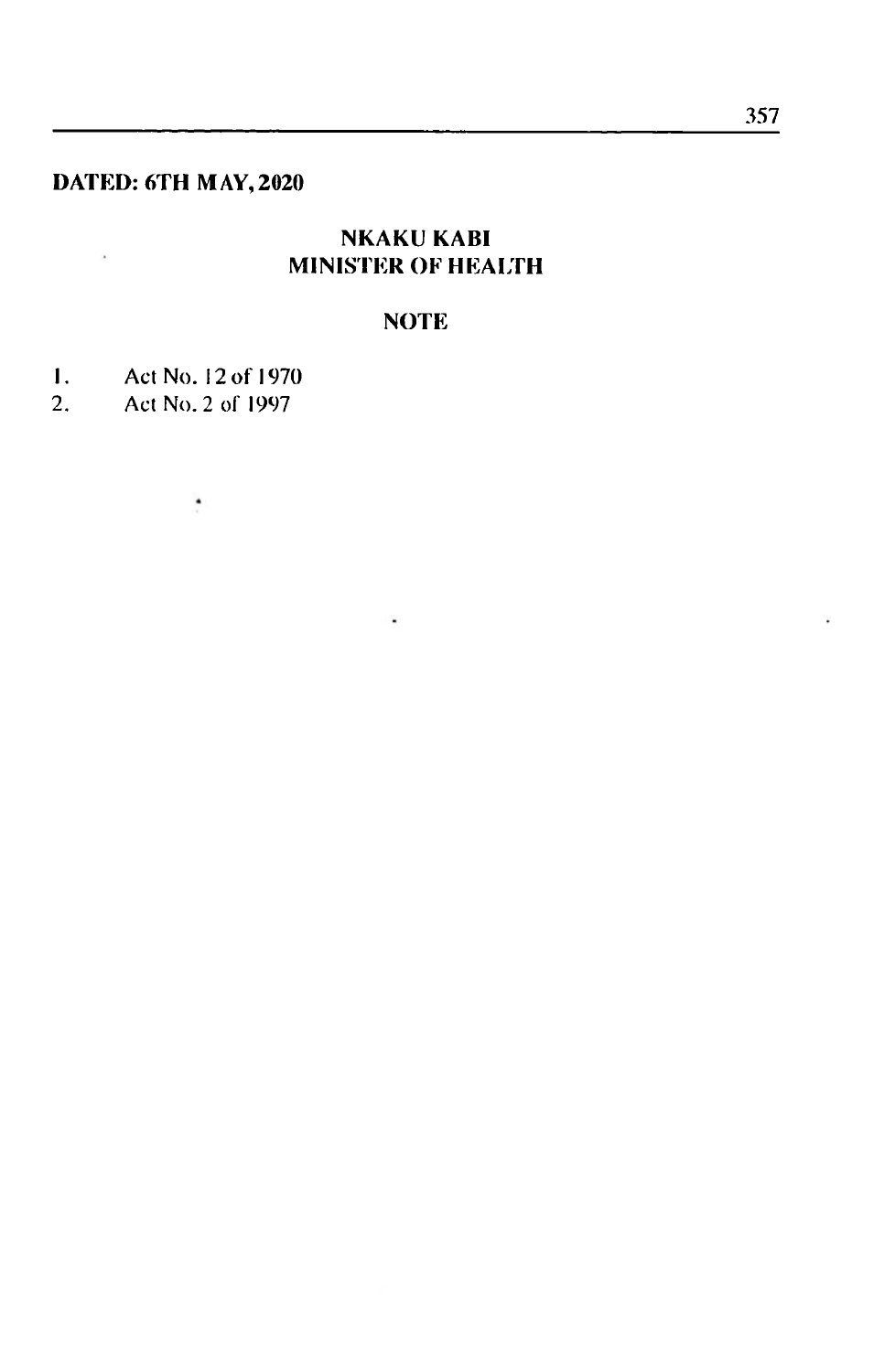#### SCHEDULE <sup>1</sup>

#### **(regulation 3)**

#### **PLACES CLOSED TO THE PUBLIC**

- 1. Any place or premises normally open to the public where cultural, sporting, entertainment, recreational, exhibitional, organisational or similar activities.
- 2. Any place or premises normally open to the public such as
	- (a) Public parks and swimming pools;
	- (b) Night clubs;
	- (c) Casinos;
	- (d) Youth hostel;
	- (e) Discotheque;